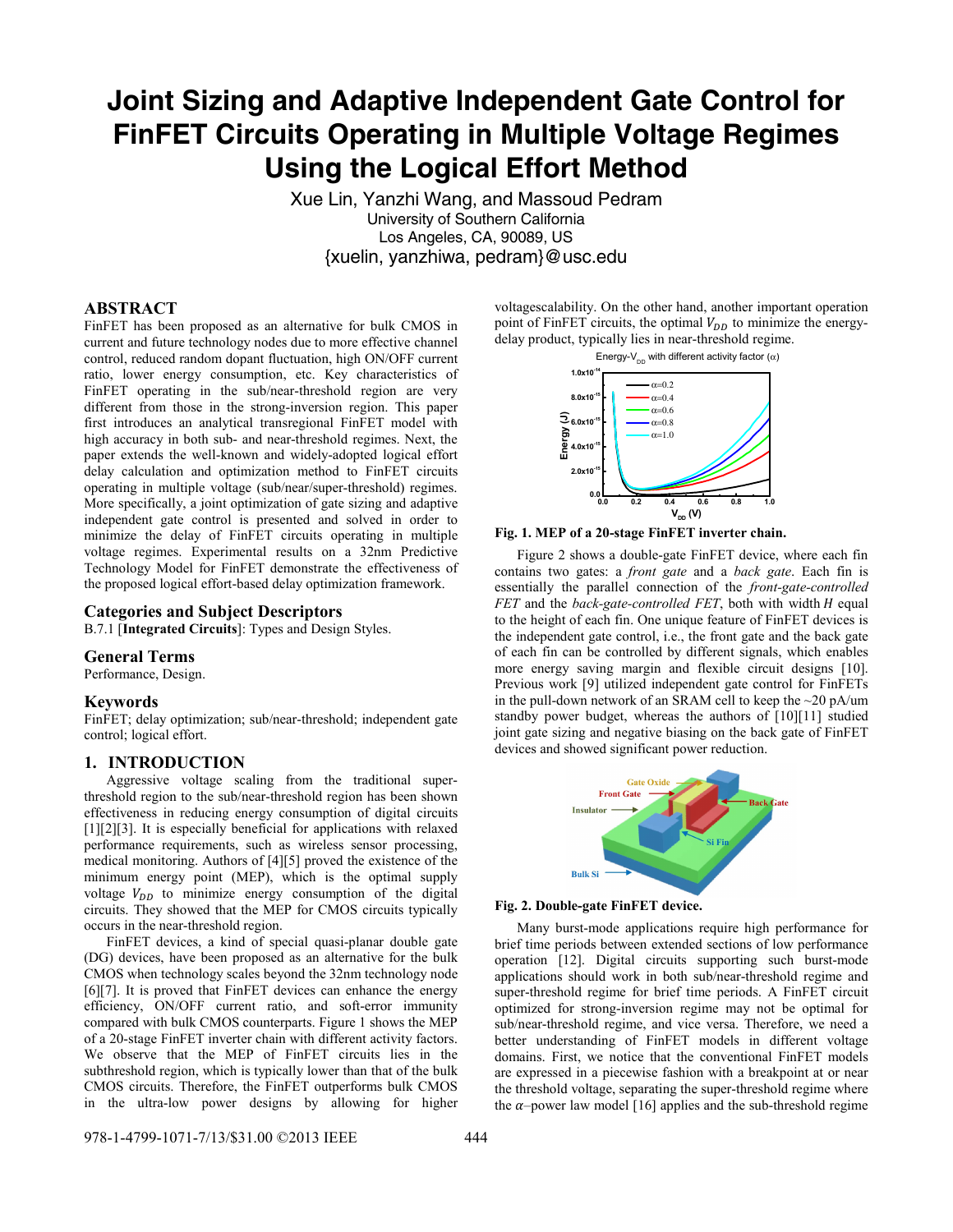where the exponential dependency model [8] applies. We extend the empirical model from [15] for FinFET to provide a unified FinFET model covering both sub- and near-threshold regions.

Based on the accurate FinFET modeling, we employ the logical effort delay calculation and optimization method [14] for FinFET circuits operating in multiple voltage domains. The key of logical effort method is the derivation of the sizes of NMOS and PMOS transistors in a minimum-size inverter that achieves equal rise and fall times and using this as a template to derive the values of the logical effort and parasitic delays of complex logic gates. The authors of [13] extended the logical effort method to the bulk CMOS circuits in subthreshold region. Different from bulk CMOS devices, for the FinFET devices, widths are quantized into units of the fins and large width can only be obtained by using multiple fins. Due to this discretization effect of device width, it is difficult to derive FinFET inverters with equal rise and fall times as the templates in the logical effort method and therefore the logical effort method loses some simplicity and generality on the FinFET circuits. We solve this problem by employing adaptive independent gate control.

In this paper, we first derive the different FinFET templates with equal rise and fall times for all three operation regimes. We use adaptive independent gate control, i.e., applying different back gate biasing voltages at different supply voltage levels, for the FinFET template inverter design. Next, we derive the logical effort and parasitic delay values of arbitrarily sized (possibly with asymmetric rise and fall times) FinFET gates with independent gate control for all the operation regimes with respect to the corresponding template inverters. Using the extension of the logical effort-based delay optimization framework, we perform a joint optimization of gate sizing and adaptive independent gate control on FinFET circuits so that they can operate robustly in all the operation regimes, i.e., with the minimum *weighted delay* in all of sub-, near-, and super-threshold regimes. We propose a dynamic programming-based method to find the near-optimal solution of this problem in polynomial time complexity. Experimental results on HSpice simulation using 32nm Predictive Technology Model (PTM) for FinFETs [17] verify that the proposed improved logical effort-based optimization method provides a performance enhancement of up to 29.69% compared to the conventional method.To the best of our knowledge, this is the first paper that extends the logical effort delay calculation and optimization method for FinFET circuits operating in multiple voltage domains.

#### **2. INDEPENDENT GATE CONTROL**

FinFET devices show better suppression of the short channel effects, lower energy consumption, higher supply voltage scaling ability, and higher ON/OFF current ratio compared with the bulk CMOS counterparts [7][8]. In addition, the structure of FinFET allows for fabrication of separate front and back gates. In this structure, each fin is essentially the parallel connection of the *front-gate-controlled FET* and the *back-gate-controlled FET*, both with width  $H$  equal to the height of the fin. A double-gate fin in FinFET circuits has the following two connection modes: *doublegate mode* (both the front and back gates of the fin are tied to the same control signal) and *Independent-gate mode* (the front and back gates are tied to different control signals).

Independent gate control makes it possible to apply different voltages to the front and back gates of a single fin, and thereby, allowing for more flexible circuit designs. Due to capacitor coupling of the front gate and back gate, the threshold voltage of the front-gate-controlled FET varies in response to the back-gate biasing, and vice versa. Under relatively small back-gate biasing

voltage, a linear relationship between the change of the threshold voltage and the back-gate biasing voltage is observed (suppose that we consider N-type FETs):

$$
\frac{dV_{th}}{dV_{BN}} = -\frac{C_{oxb} \cdot C_{si}}{C_{oxf} \cdot (C_{oxb} + C_{si})}
$$
(1)

where  $C_{si}$ ,  $C_{oxf}$ , and  $C_{oxb}$  are the body capacitance, front gate capacitance, and back gate capacitance, respectively;  $V_{BN}$  is the bias voltage applied to the back gate of the N-type fin. Eqn. (1) shows that increasing the negative bias voltage on the back gate of the N-type fin (i.e., decreasing the back-gate biasing voltage) results in the increase of  $V_{th}$  of the front-gate-controlled N-type FET and therefore an exponential decrease of the leakage power. Figure 3 shows the relationship between the threshold voltage of the front-gate-controlled FET and the back gate biasing voltage of the N-type FinFET from HSpice simulation.



**Fig. 3. Threshold voltage of the front-gate-controlled N-type FET v.s. back gate biasing voltage.** 

References [9][10][11] proposed and applied different implementation modes of FinFET logic gates to exploit the unique feature of independent gate control. We illustrate in Figure 4 the examples of a unit-sized inverter that achieves approximately equal rise and fall times in the super-threshold regime. In Mode (a) of Figure 4, the parallel P-type FETs are merged together, and the back gate of the N-type fin is tied to ground to achieve approximately equal rise and fall times. In Mode (b), forward or negative biasing is applied to the back gate of the N-type fin. In Mode (c), forward or negative biasing is applied to the back gate of P-type fin and the back gate of the N-type fin is tied to ground.



**Fig. 4. Unit-sized inverters that achieve approximately equal rise and fall times in the super-threshold regime.** 

## **3. EMPIRICAL FINFET MODELING IN THE SUB/NEAR-THRESHOLD REGIME**

The drain current $I_{ds}$  of an N-type FinFET (say, the front-gatecontrolled FET in an N-type fin) operating in the subthreshold regime obeys an exponential dependency on the gate drive voltage  $V_{gs}$  and drain-to-source voltage  $V_{ds}$ , as given by:

$$
I_{ds} = I_0 \frac{W}{L} \cdot e^{\frac{V_{gs} + \lambda V_{ds} - V_{th}}{n \cdot v_T}} \left(1 - e^{\frac{-V_{ds}}{v_T}}\right)
$$
 (2)

Where  $I_0$  is a technology-dependent parameter,  $\lambda$  is the drain voltage dependence coefficient (similar to but much smaller than the  $DIBL$  coefficient for bulk CMOS devices),  $n$  is the subthreshold slope factor, and  $v_T$  is the thermal voltage  $\frac{kT}{q}$ .

Figure 5 (green dots) plots the simulated curve of  $I_{ds}^{q}$  v.s.  $V_{DD}$ (we set  $V_{gs} = V_{ds} = V_{DD}$ ) on a semi-logarithmic scale for an Ntype FinFET with a threshold voltage  $V_{th}$  of 0.29 V. We can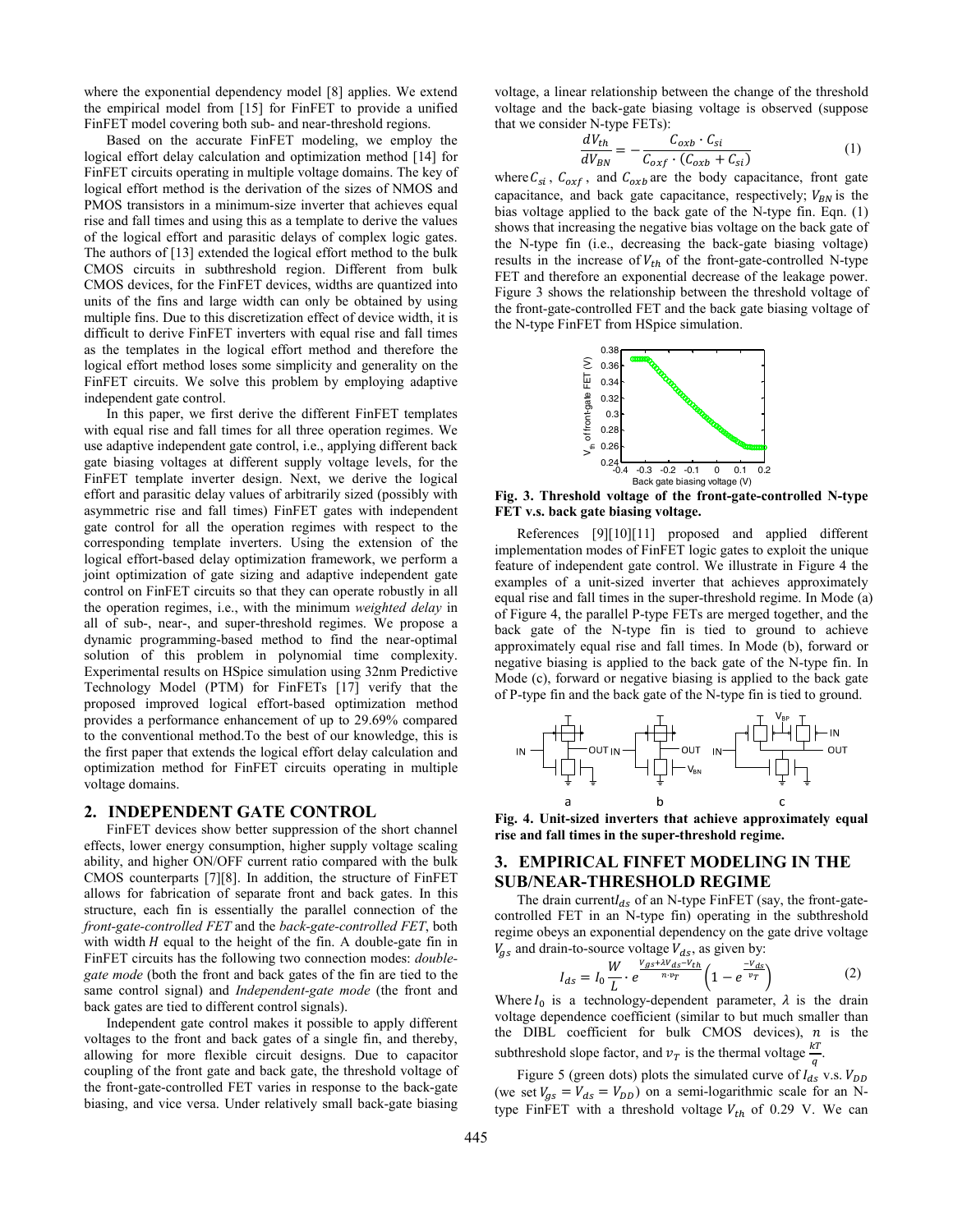observe that the curve is nearly straight for  $V_{DD} < V_{th}$ , corresponding to the exponential I-V relationship in the subthreshold region. The curve rolls off when  $V_{DD} > V_{th}$ . We extend the method of [15] for FinFETs to provide a unified transregional model covering both sub- and near-threshold regimes. In this model, the drain current  $I_{ds}$  is given as:  $I_{ds} =$ 

$$
I_0 \frac{W}{L} \cdot e^{\frac{(V_{gs} + \lambda V_{ds} - V_{th}) - a \cdot (V_{gs} + \lambda V_{ds} - V_{th})^2}{n \cdot v_T}} \left(1 - e^{\frac{-V_{ds}}{v_T}}\right) \tag{3}
$$

Where  $a$  is an empirical fitting parameter. We can extract the values of parameters  $I_0$ ,  $\alpha$ , and  $n$  from HSpice simulation.



**Fig. 5. The simulated and model curves of**  $I_{ds}$  **v.s.**  $V_{DD}$ **.** 

Over the sub- and near-threshold operation range of 0.05 V to 0.35 V ( $V_{th} = 0.29$  V for N-type FinFETs), the transregional model (the red curve in Figure 5) results in an average error of 4.27% and a maximum error of 8.83% compared with HSpice simulation. The extracted parameters  $I_0$ ,  $\alpha$ , and  $n$  are labeled in Figure 5. If the parameter  $a$  is forced to be 0, we can reduce to the subthreshold model (2) (the blue curve in Figure 5). Over the subthreshold operation range of 0.05 V to 0.20 V, it results in an average error of 6.59% and a worst-case error of 15.65%. We can observe from Figure 5 that the transregional model (3) is even more accurate than the subthreshold model (2) in the subthreshold region. In summary, the transregional model provides accurate FinFET modeling in both sub- and near-threshold regions.

#### **4. FINFET TEMPLATE INVERTER**

Logical effort based delay calculation [14] is a simple and effective way to both estimate and optimize the delay of digital CMOS circuits. In this section, we first discuss the sizing of a FinFET template inverter to achieve equal rise and fall times without independent gate control. We will show that this is often infeasible. Next, we will derive the template inverter with equal rise and fall times using adaptive independent gate control.

#### **4.1 Sizing of FinFET Template Inverter**

For a FinFET inverter, let  $W_p$  and  $W_N$  denote the total widths of the P-type FETs and N-type FETs whose gates are tied to the input signal. In this subsection, we derive the  $W_P$ :  $W_N$  ratio that achieves equal rise and fall times for the template inverter at different  $V_{DD}$  level. In the super-threshold regime, the desirable  $W_P$ :  $W_N$  ratio is around 2.24, obtained by HSpice simulations.

In the sub/near-threshold regime, let  $V_{gs} = V_{ds} = V_{DD}$ , and then we have  $e^{\frac{-V_{ds}}{v_T}} = e^{\frac{-V_{DD}}{v_T}} \approx 0$ . We derive the desirable  $W_P$ :  $W_N$ ratio in the sub/near-threshold regime analytically using (3):

 $(v_{DD} + \lambda_N v_{DD} - v_{th,N}) - \alpha_N \cdot (v_{DD} + \lambda v_{DD} - v_{th,N})^2$ 

$$
\frac{W_P}{W_N} = \frac{I_{0,N} \cdot e^{\frac{(V_{DD} + N_{0} - D) \cdot (R_{i,N}) - N_{N} \cdot (L_{DD} + N_{DD}) \cdot (R_{i,N})}{n_N \cdot v_T}}}{I_{0,P} \cdot e^{\frac{(V_{DD} + \lambda_P V_{DD} - V_{th,P}) - \alpha_P (V_{DD} + \lambda V_{DD} - V_{th,P})^2}{n_P \cdot v_T}}}
$$
(4)

Using the 32nm PTM for FinFETs [17], the derived  $W_P$ :  $W_N$  ratios under different  $V_{DD}$  values for the subthreshold regime ( $V_{DD} = 0.2$ ) V), near-threshold regime ( $V_{DD} = 0.3$  V), and super-threshold regime ( $V_{DD} = 1$  V) are listed in Table 1. We observe that the analytical results match the simulation results well.

Table 1.  $W_{p}: W_{N}$  ratios under different  $V_{DD}$  levels.

|                            |     | $1.000$ and $1.001$ and $1.001$ and $1.000$ |     |
|----------------------------|-----|---------------------------------------------|-----|
| $V_{DD}$ (V)               |     |                                             |     |
| $W_p$ : $W_p$ (calculated) | .01 | 1.69                                        | --- |
| $W_P$ : $W_N$ (simulated)  | .00 | .76                                         | 24  |

Please note that in the actual sizing of FinFET devices, the exact desirable  $W_P: W_N$  ratio may not be achieved because of the device-width quantization. Therefore, we propose an alternative method to derive the template inverter with equal rise and fall times using adaptive independent gate control under different operation regimes.

#### **4.2 FinFET Template Inverter Design Using Independent Gate Control**

In this subsection, we derive the FinFET template inverter with equal rise and fall times using adaptive independent gate control, i.e., applying different back gate biasing voltages at different  $V_{DD}$  levels. In this paper, we assume that forward or reverse independent gate control is only applied to the N-type FETs to reduce the complexity andthe area overhead. Hence, the template inverter is implemented as shown in Figure 4 (b). In the following, we derive the biasing voltage  $V_{BN}$  given  $V_{DD}$  in order to achieve balanced rise and fall times.

When  $V_{DD} = 0.3$  V, the FinFET circuit operates in the nearthreshold regime. Since the desirable  $W_P: W_N$  ratio is 1.76, we need to apply forward independent gate control ( $V_{BN} > 0$ ) to achieve equal rise and fall times. Let  $V_{th,N}(V_{BN})$  denote the threshold voltage of the N-type front-gate-controlled FET given biasing voltage  $V_{BN}$  on the back gate. We define  $V_{th,P}(V_{BP})$ similarly. We derive the desirable  $V_{BN}$  value, denoted by  $V_{BN,near}^{tem}$ , through solving Eqn. (5). Please note that the currents of both the front-gate-controlled FET and the back-gate-controlled FET should be accounted for since forward independent gate control is applied.

$$
I_{0,N} \frac{W}{L} \cdot e^{\frac{\left(v_{DD} - v_{th,N}(v_{BN})\right) - \alpha_N\left(v_{DD} - v_{th,N}(v_{BN})\right)^2}{n_N \cdot v_T}} + I_{0,N} \frac{W}{L} \cdot e^{\frac{\left(v_{BN} - v_{th,N}(v_{DD})\right) - \alpha_N\left(v_{BN} - v_{th,N}(v_{DD})\right)^2}{n_N \cdot v_T}}}{I_{0,N} \frac{W}{L} \cdot e^{\frac{\left(v_{DD} - v_{th,P}(v_{BP} = 0)\right) - \alpha_P\left(v_{DD} - v_{th,P}(v_{BP} = 0)\right)^2}{n_P \cdot v_T}}}
$$
(5)  
= 2 \cdot I\_{0,P} \frac{W}{L} \cdot e^{\frac{\left(v\_{DD} - v\_{th,P}(v\_{BP} = 0)\right) - \alpha\_P\left(v\_{DD} - v\_{th,P}(v\_{BP} = 0)\right)^2}{n\_P \cdot v\_T}}

Similarly, we obtain the bias voltage  $V_{BN}$  value when  $V_{DD} = 0.2$ V, denoted by  $V_{BN,sub}^{tem}$ , for equal rise and fall times.

On the other hand, when  $V_{DD} = 1$  V, the FinFET circuit operates in the super-threshold regime. Since the desirable  $W_P$ :  $W_N$  ratio is 2.24, we need to apply reverse independent gate control ( $V_{BN} < 0$ ) to achieve equal rise and fall times. The desirable  $V_{BN}$  value is denoted by  $V_{BN,super}^{tem}$  in this case. Results are shown in Table 2.

Table 2. *V<sub>BN</sub>* values for the template inverter to achieve equal **rise and fall times under different operation regimes.** 

| $V_{DD} = 0.2$ V | $V_{DD} = 0.3 \text{ V}$ | $V_{DD} = 1.0 V$                                                                                                    |
|------------------|--------------------------|---------------------------------------------------------------------------------------------------------------------|
|                  |                          | $V_{BN,sub}^{tem} = 0.08 \text{ V}$   $V_{BN,near}^{tem} = 0.03 \text{ V}$   $V_{BN,super}^{tem} = -0.26 \text{ V}$ |

#### **5. LOGICAL EFFORT FOR FINFET CIRCUITS AND APPLICATION**

Logical effort-based delay calculation and optimization method relies on the computation of the logical effort and parasitic delay values of logic cells. More specifically, the gate delay is modeled as  $d = ghb + p$ , where g is the *logical effort*,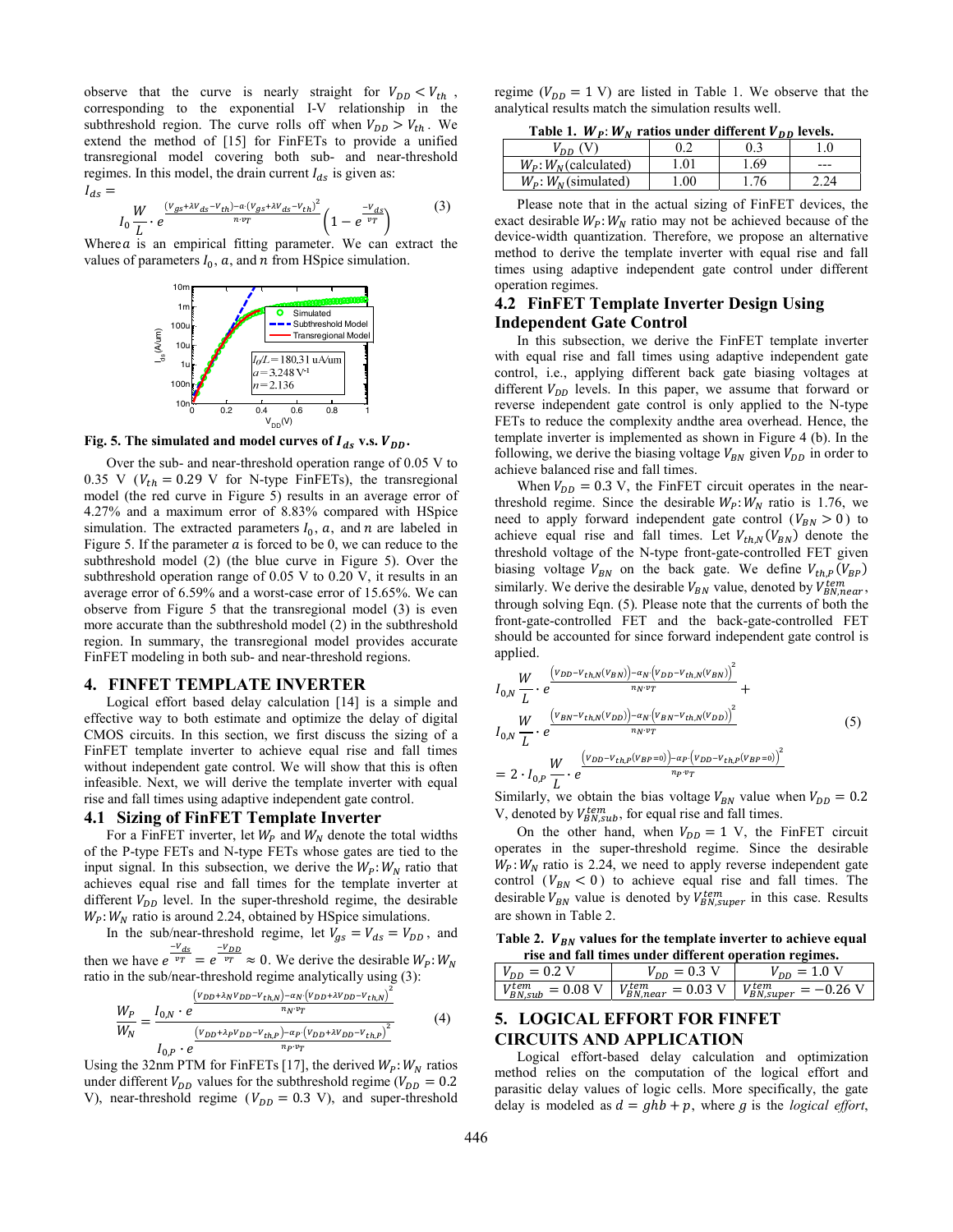his the *electrical effort*, *b* is the *branching factor* that accounts for off-path capacitance, and p is the *parasitic delay*. Logical effort is defined as the ratio of the input capacitance of a gate to that of an inverter delivering the same amount of output current (related to its resistance.) The electrical effort represents the ratio of output capacitance to input capacitance. The  $ghb$  product is called the stage effort. The parasitic delay is defined as the delay of a gate driving no load. This value is set by the parasitic capacitance. In Section 5.1, we will derive the logical effort and parasitic delay values of arbitrarily sized (possibly asymmetric) FinFET gates with independent gate control for all the operation regimes.

Next, we will apply the proposed FinFET logical effort method to delay optimization for FinFET circuits operating in multiple operation regimes. In Section 5.2, we will introduce a joint optimization of gate sizing and adaptive independent gate control on a FinFET circuit so that it can achieve minimum *weighted delay* during its operation in multiple voltage regimes, based on the proposed FinFET logical effort method.

# **5.1 Logical Effort of FinFET Gates with Independent Gate Control**

Consider the three FinFET template inverters. Let  $C_q$  and  $C_d$ denote the gate capacitance and diffusion capacitance of a single (front-gate-controlled or back-gate-controlled) FET with width  $H$ . We have  $C_a$ :  $C_d \approx 4$ : 3 for the 32 nm PTM for FinFETs. Let  $R_{sub}$ ,  $R_{near}$ , and  $R_{super}$  denote the effective resistances of the pulldown and pull-up network of the three template inverters in the corresponding operation regimes, respectively.

Consider a (possibly asymmetric) FinFET inverter with  $y$ parallel connected N-type fins and z parallel connected P-type fins. We assume that forward or reverse independent gate control is only applied to the N-type FETs in order to reduce the area overhead, and of course, the bias voltage is the same for all the FinFET gates in the same circuit block. The front gate and back gate of every P-type fin in the circuit block are tied together to the input signal, as shown in Figure 4 (b), so as to reduce the circuit design complexity. Let  $V_{BN,sub}$ ,  $V_{BN,near}$ , and  $V_{BN,super}$  denote the applied bias voltages on the N-type FETs operating in the subthreshold, near-threshold and super-threshold regimes, respectively. The bias voltage values can be positive (forward independent gate control) or negative (reverse independent gate control.) Let  $s_{sub} \cdot R_{sub}$ ,  $s_{near} \cdot R_{near}$ , and  $s_{super} \cdot R_{super}$  denote the effective resistances of an N-type fin in the three operation regimes, respectively, when the effect of independent gate control is considered. The values of  $s_{sub}$ ,  $s_{near}$ , and  $s_{super}$  are functions of  $V_{BN,sub}$ ,  $V_{BN,near}$ , and  $V_{BN,super}$ , respectively. Note that  $s_{sub} = 1$  when  $V_{BN,sub} = V_{BN,sub}^{tem}$ . The effective resistances of the pull-down network of the inverter in the three regimes are given by  $s_{sub} \cdot R_{sub}/y$ ,  $s_{near} \cdot R_{near}/y$ , and  $s_{super} \cdot R_{super}/y$ , respectively.

For such a FinFET inverter with specific values of  $y$ ,  $z$ ,  $s_{sub}$ ,  $S<sub>near</sub>$ , and  $S<sub>super</sub>$ , we derive its logical effort and parasitic delay values for all of the three operation regimes. As shown in Figure 6, we use different template inverters for different operation regimes. Let  $g_{f,sub}$  denote the falling logical effort of the FinFET inverter in the subthreshold regime with respect to the subthreshold template inverter. Similarly, we define  $g_{f,near}$ and  $g_{f,super}$ . We calculate  $g_{f,sub}$  using:

$$
g_{f,sub} = \frac{s_{sub} \cdot R_{sub}/y \cdot (y + 2z)C_g}{R_{sub} \cdot 3C_g} = \frac{(y + 2z)s_{sub}}{3y}
$$
(6)

Figure 6 summarizes all the logical effort and parasitic delay values. Similarly, we also derive the logical effort and parasitic delay values of 2-input NAND gate and 2-input NOR gate for the sub/near/super-threshold regimes. A stack of more than two FinFETs may not be favored in sub/near-threshold operation. Thus gates with fan-in values larger than two are not considered. Details are omitted due to space limitation.

Sub-th. Temple  
\n
$$
3C_{g}[\begin{array}{c}111\\12\\13\end{array}]
$$
\n $R_{r,sub} = \frac{R_{sub}}{z}, R_{f,sub} = \frac{R_{sub}}{y}$   
\n $g = 1, p \approx 1$   
\n $g = 1, p \approx 1$   
\n $g = 1, p \approx 1$   
\n $g = 1, p \approx 1$   
\n $h = 1, h \approx 1$   
\n $h = 1, h \approx 1$   
\n $h = 1, h \approx 1$   
\n $h = 1, h \approx 1$   
\n $h = 1, h \approx 1$   
\n $h = 1, h \approx 1$   
\n $h = 1, h \approx 1$   
\n $h = 1, h \approx 1$   
\n $h = 1, h \approx 1$   
\n $h = 1, h \approx 1$   
\n $h = 1, h \approx 1$   
\n $h = 1, h \approx 1$   
\n $h = 1, h \approx 1$   
\n $h = 1, h \approx 1$   
\n $h = 1, h \approx 1$   
\n $h = 1, h \approx 1$   
\n $h = 1, h \approx 1$   
\n $h = 1, h \approx 1$   
\n $h = 1, h \approx 1$   
\n $h = 1, h \approx 1$   
\n $h = 1, h \approx 1$   
\n $h = 1, h \approx 1$   
\n $h = 1, h \approx 1$   
\n $h = 1, h \approx 1$   
\n $h = 1, h \approx 1$   
\n $h = 1, h \approx 1$   
\n $h = 1, h \approx 1$   
\n $h = 1, h \approx 1$   
\n $h = 1, h \approx 1$   
\n $3C_{g}[\begin{array}{c}111\\12\\13\\14\end{array}]$   
\n $h = 1, h \approx 1$ 

**Fig. 6. Logical effort and parasitic delays of an arbitrarily sized inverter in sub/near/super-threshold regions.** 

#### **5.2 Joint Optimization for FinFET Circuits**

We use the super buffer as an example to demonstrate the proposed joint optimization framework that optimizes a FinFET circuit such that it has reasonable delays in all of sub/near/superthreshold regions. First, we define the weighted delay as the performance metrics. Let  $F_{sub}$ ,  $F_{near}$ , and  $F_{super}$  denote the portions of cycles when the super buffer operates in the sub/near/super-threshold regimes, respectively. We have  $F_{sub}$  +  $F_{near} + F_{super} = 1$ . The weighted delay of the super buffer is  $F_{sub}$   $\frac{delay_{sub}}{delay_{sub}}$  $\frac{delay_{sub}}{delay_{sub,ref}} + F_{near} \frac{delay_{near,r}}{delay_{near,r}}$ 

$$
+ Fsub delaysub,ref +1 near delaynear,ref
$$
  
+
$$
Fsuper delaysuper,ref
$$
 (7)

where *delay<sub>sub</sub>*, *delay<sub>near</sub>*, and *delay<sub>super</sub>* are the delay values of the super buffer in the sub/near/super-threshold operations, respectively. In Eqn. (7), we normalize  $delay_{sub}$  by  $delay_{sub,ref}$ ,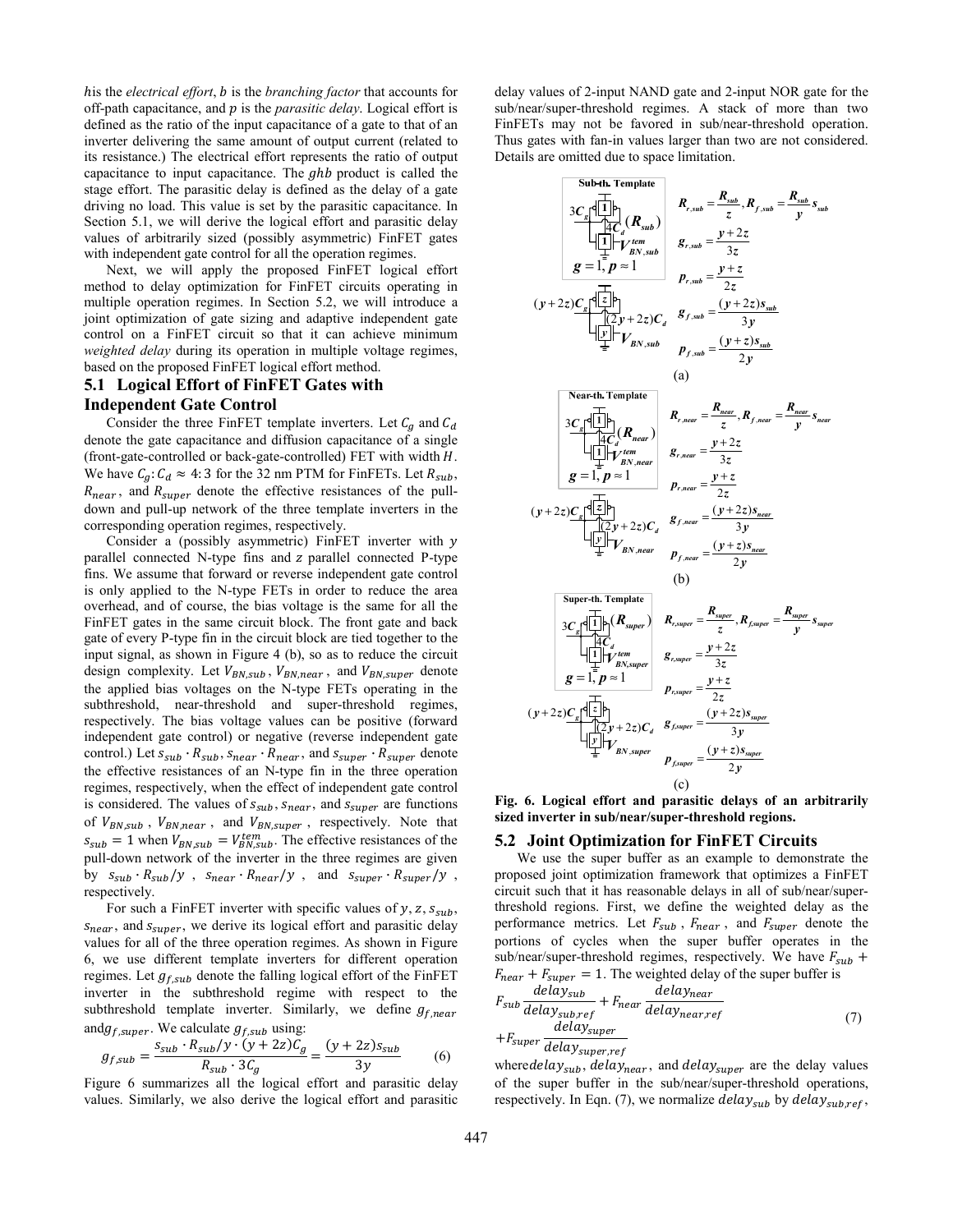which is the delay of a super buffer optimized for subthreshold operation only. Similarly, delaynear is normalized by  $delay_{near,ref}$ , and  $delay_{super}$  is normalized by  $delay_{super,ref}$ . If we define the weighted delay as  $F_{sub} \cdot delay_{sub} + F_{near} \cdot$  $delay_{near} + F_{super} \cdot delay_{super}$  instead of Eqn. (7), minimizing the weighted delay of the super buffer is almost equivalent to minimizing the delay of the super buffer for subthreshold operation only, since  $delay_{sub}$  is orders-of-magnitude larger than  $delay_{near}$  and  $delay_{super}$ .



Fig. 7. AnM-stage super buffer.

Figure 7 shows a FinFET super buffer with  $M$  stages and each *i*-th inverter is comprised of  $y_i$  parallel connected N-type fins and  $z_i$  parallel connected P-type fins.  $y_i$ 's and  $z_i$ 's are integer values. The input capacitance and output capacitance are given by  $C_{in}$  and  $C_{out}$ , respectively. Let  $x_i (1 \le i \le M)$  denote the input capacitance of the *i*-th inverter in the super buffer. We have  $x_1 = C_{in}$  and  $x_{M+1} = C_{out}$ . Each  $x_i = (y_i + 2z_i)C_g$  and takes discrete values. Let  $D_{r,sub}$  and  $D_{f,sub}$  denote the rise and fall delays, respectively, of the super buffer in the subthreshold operation with respect to the subthreshold template inverter. Similarly, we define  $D_{r, near}$  and  $D_{r, near}$ , and  $D_{r, super}$  and  $D_{f,super}$ . These values can be calculated as follows based on the logical effort and parasitic delay values derived in Section 5.1. We provide in (8) and (9) the calculation of  $D_{r,sub}$  and  $D_{f,sub}$ , respectively, as an example.

$$
D_{r,sub} = \sum_{i=1}^{M/2} \left( \frac{x_{2i+1}}{x_{2i}} \cdot \frac{(y_{2i} + 2z_{2i})}{3z_{2i}} + \frac{(y_{2i} + z_{2i})}{2z_{2i}} \right)
$$
  
+ 
$$
\sum_{i=1}^{M/2} \left( \frac{x_{2i}}{x_{2i-1}} \frac{(y_{2i-1} + 2z_{2i-1})s_{sub}}{3y_{2i-1}} + \frac{(y_{2i-1} + z_{2i-1})s_{sub}}{2y_{2i-1}} \right)
$$
  

$$
D_{f,sub} = \sum_{i=1}^{M/2} \left( \frac{x_{2i}}{x_{2i-1}} \cdot \frac{(y_{2i-1} + 2z_{2i-1})}{3z_{2i-1}} + \frac{(y_{2i-1} + z_{2i-1})}{2z_{2i-1}} \right)
$$
  
+ 
$$
\sum_{i=1}^{M/2} \left( \frac{x_{2i+1}}{x_{2i}} \cdot \frac{(y_{2i} + 2z_{2i})s_{sub}}{3y_{2i}} + \frac{(y_{2i} + z_{2i})s_{sub}}{2y_{2i}} \right)
$$
 (9)

Note that  $D_{r,sub}$  and  $D_{r,sub}$  are calculated with respect to the subthreshold template inverter, and they are relative delay values.  $D_{r, near}$ ,  $D_{r, near}$ ,  $D_{r, super}$ , and  $D_{r, super}$  are calculated in the similar way. Therefore, minimizing the following Eqn. (10) is equivalent to minimizing Eqn. (7). Then, the joint optimization problem for the minimum weighted delay is formulated as follows.

Given:  $F_{sub}$ ,  $F_{near}$ ,  $F_{super}$ ,  $C_{in}$  and  $C_{out}$ .

*Find*: The optimal values of *M*,  $s_{sub}$ ,  $s_{max}$ ,  $s_{super}$ ,  $y_i$ 's and  $z_i$ 's. *Minimize*:

$$
F_{sub} \cdot \max\{D_{r,sub}, D_{f,sub}\} + F_{near} \cdot \max\{D_{r,near}, D_{f,near}\}
$$
  
+
$$
F_{super} \cdot \max\{D_{r,super}, D_{f,super}\}
$$
 (10)

*Subject to* the following constraints:

*The bias voltage constraints*:  $\sim$   $\leq$   $\leq$   $\leq$   $\sim$   $\sim$  (11)

$$
s_{sub,min} \ge s_{sub} \ge s_{sub,max}
$$
 (12)

$$
S_{near,min} \leq S_{near} \leq S_{near,max} \tag{12}
$$

$$
s_{super,min} \le s_{super} \le s_{super,max}
$$
 (13)

*The balancing constraints for each inverter:*<br>  $P_{\text{C}}$   $\left\{ \frac{z_i s_{sub}}{z_i} \right\}$   $P_{\text{C}}$ 

$$
BC_{sub,min} \leq \frac{2iSsub}{y_i} \leq BC_{sub,max}
$$
(14)

$$
BC_{near,min} \le \frac{z_1 s_{near}}{y_i} \le BC_{near,max}
$$
 (15)

$$
BC_{super,min} \le \frac{2(10 \text{ super})}{y_i} \le BC_{super,max} \tag{16}
$$

We propose a dynamic programming-based algorithm to find the near-optimal solution of the joint optimization problem. The near-optimal solution is comprised of an outer loop and an inner loop. The outer loop finds the near-optimal values of  $M$ ,  $S<sub>sub</sub>$ ,  $s_{near}$ , and  $s_{super}$ , using optimization algorithms such as the *gradient descent algorithm*. The inner loop finds the near-optimal values of  $y_i$ 's and  $z_i$ 's with given values of  $M$ ,  $s_{sub}$ ,  $s_{near}$ , and  $s_{super}$ . In the inner loop, we maintain matrices  $\mathbf{D}_{r,sub}$ ,  $\mathbf{D}_{f,sub}$ ,  $\mathbf{D}_{r, near}$ ,  $\mathbf{D}_{f, near}$ ,  $\mathbf{D}_{r, super}$ ,  $\mathbf{D}_{f, super}$ ,  $\mathbf{Y}$ , and  $\mathbf{Z}$ . As an example,  $\mathbf{D}_{r,sub}(i, x_{i+1})$  stores the near-optimal rise delay from inverter 1 to inverter *i* in the sub-threshold regime, with given input capacitance  $x_{i+1}$  of the  $(i + 1)$ -th inverter. Similarly, we define the values stored in matrices  $D_{f,sub}$ ,  $D_{r,near}$ ,  $D_{f,near}$ ,  $D_{r,super}$ , and  $\mathbf{D}_{f,super}$ .

Suppose that we want to find the near-optimal delay values from inverter 1 to inverter *i* with given  $x_{i+1}$ . We already know the values of  $\mathbf{D}_{r,sub}(i-1, x_i)$  (and also other matrices) for various  $x_i$ values. Therefore, we only need to find the optimal values of  $y_i$ and  $z_i$  in this calculation (we have  $x_i = (y_i + 2z_i)\mathcal{C}_a$ ). We provide more details in the following. When  $y_i$  and  $z_i$  are given, the fall delay of inverter  $i$  in the subthreshold regime with given  $x_{i+1}$  is calculated by:

$$
D_{f,sub,i}(y_i, z_i, x_{i+1}) = \frac{x_{i+1}}{x_i} \cdot \frac{(y_i + 2z_i)s_{sub}}{3y_i} + \frac{(y_i + z_i)s_{sub}}{2y_i}
$$
(17)

Similarly, we define and calculate  $D_{r,sub,i}(y_i, z_i, x_{i+1})$ ,  $D_{f,near,i}(y_i, z_i, x_{i+1}), D_{r,near,i}(y_i, z_i, x_{i+1}), D_{f,super,i}(y_i, z_i, x_{i+1}),$ and  $D_{r,super,i}(y_i, z_i, x_{i+1})$ . We find the optimal values of  $y_i$  and  $z_i$ such that the following weighted delay is minimized:

$$
F_{sub} \cdot \max \left\{ \begin{matrix} \mathbf{D}_{r,sub}(i-1, x_i) + D_{f,sub,i}(y_i, z_i, x_{i+1}) \\ \mathbf{D}_{f,sub}(i-1, x_i) + D_{r,sub,i}(y_i, z_i, x_{i+1}) \end{matrix} \right\} + F_{near} \cdot \max \left\{ \begin{matrix} \mathbf{D}_{r,near}(i-1, x_i) + D_{f,near,i}(y_i, z_i, x_{i+1}) \\ \mathbf{D}_{f,near}(i-1, x_i) + D_{r,near,i}(y_i, z_i, x_{i+1}) \end{matrix} \right\} + F_{super} \cdot \max \left\{ \begin{matrix} \mathbf{D}_{r,super}(i-1, x_i) + D_{f,super,i}(y_i, z_i, x_{i+1}) \\ \mathbf{D}_{f,super}(i-1, x_i) + D_{f,super,i}(y_i, z_i, x_{i+1}) \end{matrix} \right\}
$$
(18)

And store the optimal  $y_i$  and  $z_i$  values in  $Y(i, x_{i+1})$  and  $Z(i, x_{i+1})$ , respectively. We calculate the values of  $\mathbf{D}_{r,sub}(i, x_{i+1})$ ,  $\mathbf{D}_{f,sub}(i, x_{i+1}), \mathbf{D}_{r,near}(i, x_{i+1}),$  etc. correspondingly. Details are omitted. We perform *trace back* [18] after filling out the matrices up to the last inverter of the super buffer, and find the nearoptimal  $y_i$  and  $z_i$  values for every inverter.

The procedure of the proposed near-optimal algorithm is omitted due to space limitation. This joint optimization framework can be applied to other circuit structures, for example, critical path sizing. We will show the effectiveness of this framework on both a super buffer and ann-input AND function (a common circuit structure in Memory decoders).

#### **6. EXPERIMENTAL RESULTS**

We test our joint optimization framework with the super buffer structure first. We perform simulations on the 32nm PTMfor FinFETs. The supply voltages in sub/near/superthreshold regimes are 0.2V, 0.3V, and 1V, respectively. For given